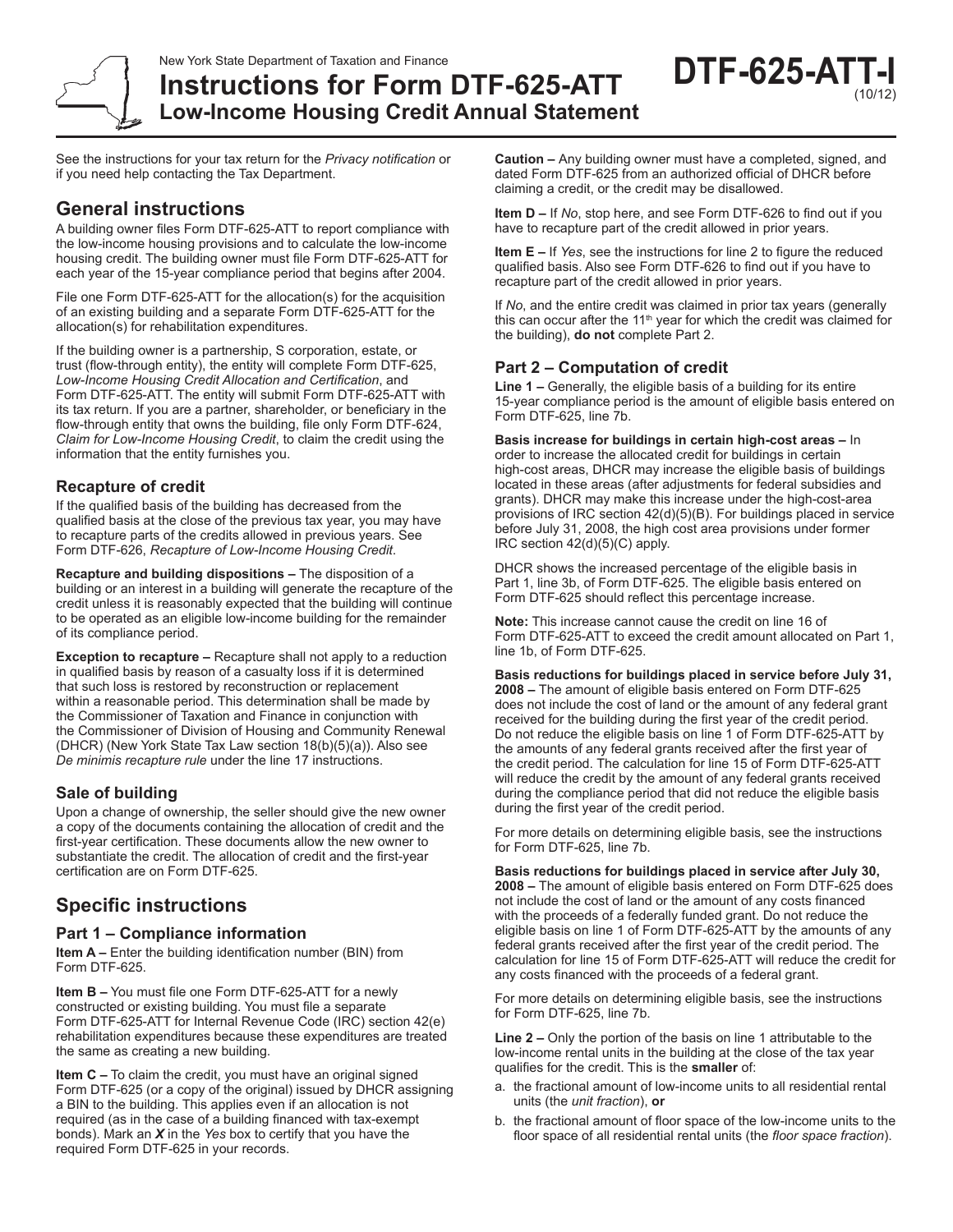#### **Page 2** of 5 **DTF-625-ATT-I** (10/12)

This fraction must be shown on line 2 as a decimal rounded to the fourth decimal place *(for example, 50/100 = 0.5000)*. Low-income units are units occupied by qualifying tenants, while residential rental units are all units, whether or not occupied.

Generally, a unit is not treated as a low-income unit unless it is suitable for occupancy, used other than on a transient basis, and occupied by qualifying tenants. IRC section 42(i)(3) provides for certain exceptions (for example, units that provide transitional housing for the homeless may qualify as low-income units). See IRC section 42(i)(3) for more details. Also see IRC section 42(g)(2)(D) regarding the available‑unit rule and IRC Regulations section  $1.42-5(c)(1)(ix)$  regarding the vacant-unit rule.

If you dispose of the building, or your entire interest in the building, before the close of the tax year, the low-income portion must be determined on the date you disposed of the building. If you dispose of less than your entire interest in the building, the low-income portion must be determined at the close of the tax year.

**First-year modified percentage –** For the first year of the credit period, you must use a modified percentage on line 2 to reflect the average portion of a 12-month period that the units in a building were occupied by low-income individuals. Find the low-income portion as of the end of each **full** month that the building was in service during the year. Add these percentages together and divide by 12. Round to the fourth decimal place and enter the result on line 2.

**Example:** *A building was in service for the last three full months of your tax year, and was half occupied by low-income tenants at the end of each of those three months. Assuming the smaller fractional amount was the unit fraction, you would enter 0.1250 on line 2 (that is, [.5 + .5 + .5] ÷ 12 = 0.1250).*

This first year adjustment does not affect the amount of qualified basis on which the credit is claimed in the remaining nine years of the credit period. In general, the credit is claimed in the remaining nine years by reference to the qualified basis at the close of each tax year.

Because the first year credit is not determined solely by reference to the qualified basis at the close of the first year of the credit period, any reduction in credit resulting from the application of the first year adjustment may be claimed in the 11th year. See the instructions for line 18.

**Line 3 –** Generally, multiply line 1 by line 2 to figure the portion of the eligible basis of the building attributable to the low-income residential rental units.

**Imputed qualified basis of zero –** However, the qualified basis of the building (line 3) is zero if any of the following conditions apply.

- 1. The minimum set-aside requirement elected for the project is not met (Form DTF-625, line 10c or 10d), or the entire building is out of compliance with the requirements under IRC section 42 and New York State Public Housing Law, Article 2-A.
- 2. The deep-rent skewed test (15-40 test) elected for the project is violated (Form DTF-625, line 10e). The 15-40 test is not an additional test for satisfying the minimum set-aside requirements of IRC section 42(g)(1). The 15-40 test is an election that relates to the determination of a low-income tenant's income. If this test is elected, at least 15% of all low-income units in the project must be occupied at all times during the compliance period by tenants whose income is 40% or less of the area median gross income (or when applicable, national non-metropolitan median income).
- 3. You disposed of the building or your entire interest in the building during the tax year. In addition to using an imputed basis of zero on line 3, you may have to recapture a portion of the credit(s) previously taken unless it is reasonably expected that the building will continue to be operated as an eligible low-income building for the remainder of its compliance period. This paragraph affects only those who dispose of the building or

their entire interest therein. Those acquiring the building (or any interest therein) are not affected and, if the minimum set-aside requirements are otherwise satisfied, they may take a credit for the fraction of the year the building is owned by them.

Regulations under IRC section 42(j) may provide other instances where you will have an imputed qualified basis of zero.

**Note:** If the qualified basis of the building is zero, or if the building has an imputed qualified basis of zero, you may **not** claim a credit for the building for the tax year. You must enter *0* on lines 3 and 17, and skip lines 4 through 16 and lines 18 and 19.

#### **At-risk limitation for individuals and closely held corporations –** The basis of property may be limited if you borrowed against the property and are protected against loss, or if you borrowed money from a person who has other than a creditor interest in the property. See IRC section 42(k).

**Line 4 –** If you disposed of a building or your entire interest therein during the tax year and it is reasonably expected that the building will continue to be operated as an eligible low-income building for the remainder of its compliance period, you may claim a credit based only on the number of days during the tax year for which you owned the building or an interest therein. Similarly, if you previously had no interest in the building, but you acquired the building or an interest therein during the tax year, you may claim a credit based only on the number of days during the tax year for which you owned the building or an interest therein.

If the building is owned by a flow-through entity, the entity does not need to make any adjustment on line 4, unless the entity either:

- a. disposes of the building or its entire interest therein, **or**
- b. acquires the building or an interest therein during the tax year (and the entity previously had no interest in the building).

Do not make an adjustment on line 4 for changes in the interests of the members of the flow-through entity during the tax year. Instead, the entity must reflect these changes in the amount of credit it passes through to its members.

If you owned the building, or an interest therein, for the entire year (that is, the full 12 months in your tax year), enter *0* on line 4 and go to line 5. If you had no ownership interest in the building for a portion of the year, multiply the qualified basis on line 3 by a fraction, the numerator of which is the number of days during the tax year that you owned the building and the denominator of which is 365 *(for example, if line 3 is \$100,000 and the building was owned for 90 days, then line 4 would be \$24,658 (90/365 X \$100,000)*). Enter the result on line 4.

**Line 5 –** If DHCR has made an allocation on Form DTF-625, enter on line 5 the credit percentage allowable for the building's original qualified basis shown on Form DTF-625, Part 1, line 2. This percentage must be shown on line 5 as a decimal rounded to the fourth decimal place *(for example, 9.123% would be shown on line 5 as 0.0912).*

**Buildings placed in service before July 31, 2008 –** If you were allocated a 70% present value credit percentage for a building that was not federally subsidized (as defined on the date the building was placed in service) and the building later receives a federal subsidy, your credit percentage is reduced to the 30% present value credit that was in effect during the month the building was placed in service, or for the month elected under former IRC section 42(b)(2)(A)(ii), whichever applies. The 30% present value credit applies to the building for the year the federal subsidy was received and for the remainder of the compliance period, whether or not the federal subsidy is repaid. For the definition of *federal subsidy* that was in effect before July 31, 2008, see IRC section 42(i)(2) (as in effect before July 31, 2008).

**Buildings placed in service after July 30, 2008 –** If you were allocated a 70% present value credit percentage for a building that was not federally subsidized (as defined on the date the building was placed in service) and the building later receives a federal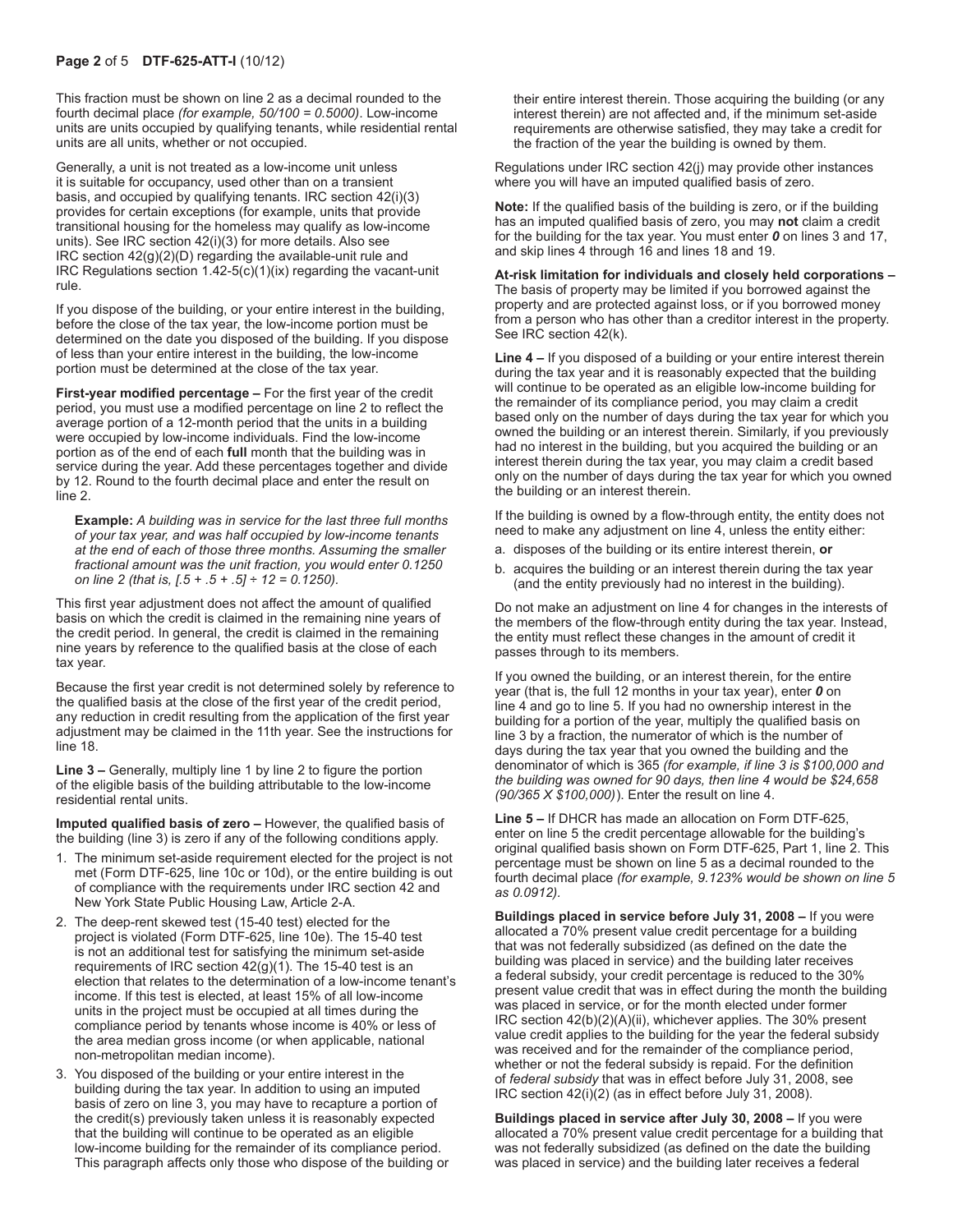subsidy, your credit percentage is reduced to the 30% present value credit that was in effect during the month the building was placed in service, or the month elected under IRC section  $\overline{42(b)(1)(A)(ii)}$ , whichever applies. The 30% present value credit applies to the building for the year the federal subsidy was received and for the remainder of the compliance period, whether or not the federal subsidy is repaid. For the definition of *federal subsidy* that was in effect after July 30, 2008, see IRC section 42(i)(2) (as in effect after July 30, 2008).

**Line 6 –** If you owned the building, or had an interest therein, for the entire tax year, multiply line 3 by line 5. If you had no ownership interest in the building for a portion of the tax year, multiply line 4 by line 5.

#### **Lines 7 through 12**

If you are **not** claiming a credit for additions to qualified basis on line 7, skip lines 7 through 12 and go to line 13.

**Note:** You may claim a credit for an addition to qualified basis only if credit amounts have been allocated by DHCR to cover these additions.

**Line 7 –** An addition to qualified basis results when there is an increase in the number of low-income units or an increase in the floor space of the low-income units over that which existed at the close of the first year of the credit period (before application of the modified percentage calculation). Credits for an addition to qualified basis are claimed at the reduced credit percentage of two-thirds of the credit percentage (expressed as a decimal rounded to the fourth decimal place) on line 5 through the end of the 15-year compliance period.

If you are claiming a credit for additions to qualified basis, you must subtract the original qualified basis of the building at the close of the first year of the credit period (see Form DTF-625, Part 2, line 8a) from the building's qualified basis entered on line 3 of Form DTF-625-ATT. Enter the result on line 7. If the result is zero or less, skip lines 8 through 12 and enter the credit from line 6 on line 13.

**Line 8 –** If you disposed of a building or your entire interest therein during the tax year and it is reasonably expected that the building will continue to be operated as an eligible low-income building for the remainder of its compliance period, your credit is adjusted to reflect the number of days during the tax year that you owned the building or an interest therein (also see instructions for line 4).

Similarly, if you previously had no interest in the building, but you acquired the building or an interest therein during the tax year, your credit for the year is adjusted to reflect the number of days during the tax year you owned the building or an interest therein.

If the building is owned by a flow-through entity, the entity does not need to make any adjustment on line 8, unless the entity either:

- a. disposes of the building or its entire interest therein, or
- b. acquires the building or an interest therein during the tax year (and the entity previously had no interest in the building).

Do not make an adjustment on line 8 for changes in the interests of the members of the flow-through entity during the tax year. Instead, the entity must reflect these changes in the amount of credit it passes through to its members.

If you owned the building, or an interest therein, for the entire tax year, enter *0* on line 8 and go to line 9. If you had no ownership interest in the building for a portion of the tax year, multiply the additions to qualified basis on line 7 by a fraction, the numerator of which is the number of days during the tax year you owned the building and the denominator of which is 365. Enter the result on line 8.

**Line 9 –** The credit for additions to the building's qualified basis is determined using two-thirds of the credit percentage allowable for the building's original qualified basis. Therefore, one-third of the credit percentage on line 5 is not allowed. To arrive at two-thirds of the credit percentage allowable, enter on line 9 one-third of the amount shown on line 5. This amount must be reported on line 9 as a decimal rounded to the fourth decimal place *(for example, if the credit percentage entered on line 5 is 0.0912, one-third of that percentage would be expressed as 0.0304)*. See IRC section 42(f)(3).

**Line 10 –** If you owned the building, or had an interest therein, for the entire tax year, multiply line 7 by line 9. If you had no ownership interest in the building for a portion of the tax year, multiply line 8 by line 9.

**Line 11 –** Additions to qualified basis must be adjusted to reflect the average portion of the year that the low-income units relating to the increase were occupied. This adjustment is required if the increase in the qualified basis of the building exceeds the qualified basis (including additions to qualified basis) of the building in any prior taxable year. To determine this adjustment amount, complete the *Line 11 Worksheet.*

**Line 15 –** The eligible basis on line 1 must be reduced by federal grants received. If a reduction does not apply, because this is the first year of the credit period (line 1 already reflects the reduction or noninclusion of a federal grant) or no federal grant was received, enter *0* on line 15. Otherwise, follow the instructions that apply for the date the building was placed in service.

**Buildings placed in service before July 31, 2008 –** Reduce the eligible basis on line 1 by the amount of any federal grant for the building, or the operation thereof, received during the 15-year compliance period.

**Buildings placed in service after July 30, 2008 –** Reduce the eligible basis on line 1 by the amount of any costs financed by the proceeds of a federal grant.

Regardless of the date the building was placed in service, compute the reduction as follows.

**Step 1 –** Divide the total amount of all federal grants received for the building during the compliance period that did not already reduce the amount of the eligible basis (reported on line 1 of Form DTF-625-ATT) by the eligible basis on line 1 of this Form DTF-625-ATT. Express the result as a decimal rounded to the fourth decimal place.

**Note:** If the eligible basis on line 1 of this Form DTF-625-ATT was increased by a percentage allowable under IRC section 42(d)(5)(B) (former IRC section 42(d)(5)(C) for buildings placed in service before July 31, 2008) (and reflected either in Part 1, line 3b, of Form DTF-625, or in a separate statement issued to you by DHCR), then increase the total amount of all federal grants in Step 1 (above) by this percentage increase, and divide this amount by the eligible basis on line 1 of this Form DTF‑625‑ATT.

**Example**: *If the percentage increase is 130% and all federal grants total \$11,000, multiply \$11,000 by 1.3000 and divide the result (\$14,300) by the eligible basis on line 1.*

**Step 2 –** Multiply the decimal amount determined in Step 1 (above) by the credit on line 14. Enter this result on line 15.

**Line 17 –** To determine the amount to enter on line 17, you must take into account the applicable rules listed in paragraphs A, B, C, and the *Special rules* below.

- A. If the building is owned completely by one taxpayer, enter the line 16 credit (after adjustment for any applicable special rule below) on line 17.
- B. If the building is owned by more than one taxpayer, and those taxpayers are not members of a flow-through entity, then the line 16 credit (after adjustment for any applicable special rule below) must be distributed according to each taxpayer's respective ownership interest in the building.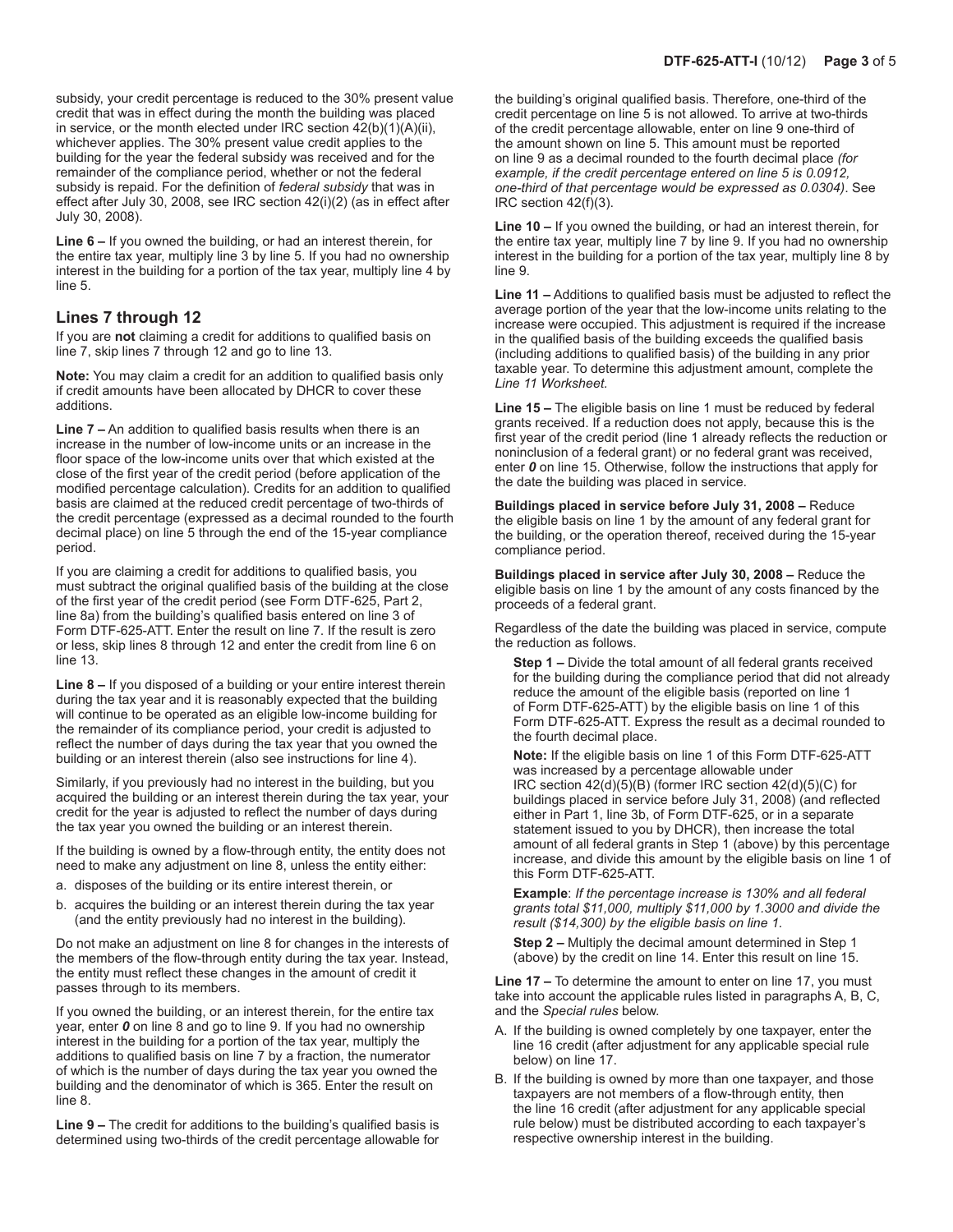**Example:** *If a building is owned by individuals X and Y (60% by X and 40% by Y), each would complete a separate Form DTF-625-ATT as follows: Part 1 and Part 2, lines 1 through 16, would be the same for each, assuming no part-year adjustments are necessary. However, X would enter 60% of line 16 on line 17, and Y would enter 40% of line 16 on line 17.*

Enter on line 17 your share of the line 16 credit for the building that relates to your interest in the building. If your interest increases or decreases during the tax year, the change must be taken into account in determining your share of the line 16 credit.

**Note:** The aggregate credit claimed by the owners of the building cannot exceed the line 16 credit amount for the building.

C. If a flow-through entity is completing Form DTF‑625‑ATT as the sole owner of the building, enter the line 16 credit (after adjustment for any applicable special rule below) on line 17.

**Special rules –** If a taxpayer is subject to recapture because, upon the disposition of a building or interest therein, it is not reasonably expected that the building will continue to be operated as an eligible low-income building for the remainder of its compliance period (see *De minimis recapture rule* below), no credit is allowed to the taxpayer for that percentage of the interest disposed of by the taxpayer.

The credit allowed to the taxpayer for the tax year is determined by reference to the taxpayer's remaining interest in the building at the close of the tax year.

**Example:** *Assume that a taxpayer owns 100% of a building for the first 275 days of the tax year and 40% of the building for the last 90 days of the tax year. (The taxpayer disposed of a 60% interest on day 276 of the tax year.) If it is not reasonably expected that the building will continue to be operated as an eligible low-income building for the remainder of its compliance period, the taxpayer's credit on line 17 would be based on 40% of the line 16 credit for the building.*

Although a taxpayer might not be subject to recapture upon a disposition of a *de minimis* portion (see below) of the taxpayer's interest in the building, no credit is allowed to the taxpayer for the percentage of the interest disposed of by the taxpayer. The credit allowed to the taxpayer for the tax year is determined by reference to the taxpayer's remaining interest in the building at the close of the tax year.

If, upon the disposition of the building or an interest therein, it is reasonably expected that the building will continue to be operated as an eligible low-income building for the remainder of its compliance period, the taxpayer is allowed credit for the year both with respect to the ownership interest disposed of by the taxpayer and the interest retained by the taxpayer.

**Example:** *Again assume that the taxpayer owns 100% of a building for the first 275 days of the tax year and 40% of the building for the last 90 days of the tax year. If it is reasonably expected that the building will continue to be operated as an eligible low-income building for the remainder of its compliance period, the taxpayer's credit on line 17 would be based upon 275/365 of 100% (or 75%) of the line 16 credit for the building, plus 90/365 of 40% (or 10%) of the line 16 credit amount.*

If, upon the disposition of the building or upon a disposition of the taxpayer's entire interest in the building, it is reasonably expected that the building will continue to be operated as an eligible low-income building for the remainder of its compliance period, the taxpayer's line 17 credit amount is determined by multiplying the line 16 credit amount by the percentage interest in the building disposed of by the taxpayer.

**Example:** *If a building is owned by individuals X and Y (60% by X and 40% by Y) and at the close of the fifth month of the tax year, Z buys X's 60% interest in the building and X reasonably* 

*expects that the building will continue to be operated as an eligible low-income building for the remainder of its compliance period, then X would enter 60% of line 16 on line 17. (Lines 4 and 8 have already taken into account the five months of the tax year that X held an interest in the building.)*

*De minimis recapture rule* – Recapture shall not apply if the Commissioner of Taxation and Finance, in conjunction with the Commissioner of DHCR, determines a reduction in qualified basis is *de minimis* by reason of:

- a change in floor space devoted to low-income units in a building, if such building remains an eligible low-income building after such changes; or
- an error in complying with the low-income eligibility tests referred to in Public Housing Law section 21(5).

The Tax Department will conform to the IRS *de minimis recapture rule* for partners in a partnership. For administrative purposes, the IRS has adopted a *de minimis* rule that applies to partners in partnerships (other than partnerships described in IRC section 42(j)(5)(B)) owning interests in qualified low-income buildings. The rule allows a partner to elect to avoid or defer recapture resulting from a disposition of interest in a partnership without posting a bond or other security acceptable as collateral (in a situation where it was necessary to post bond to avoid or defer recapture), until the partner has disposed of more than 33<sup>1</sup> */*3% of the partner's greatest total interest in the qualified low-income building through the partnership.

For more information on the *de minimis* rule, see IRS Rev. Rul. 90-60, 1990-2 C.B.3.

Upon application by the building owner, the Tax Department may waive any recapture of the low-income housing credit for any *de minimis* error in complying with the minimum set-aside requirements.

**Line 18 – Deferred first-year credit.** The first-year credit may have been reduced based on the number of full months the building was in service. The deferred balance of the credit for the first year is allowed in the 11th year. Include it on line 18 as a **positive** amount.

See the example under *First-year modified percentage*. If this is the 11th year, enter 0.8750 times the eligible basis of the building (line 1) times the credit percentage (line 5). The factor 0.8750 is 1.0000 minus 0.1250, the modified percentage figured for year one in the example.

*(continued)*